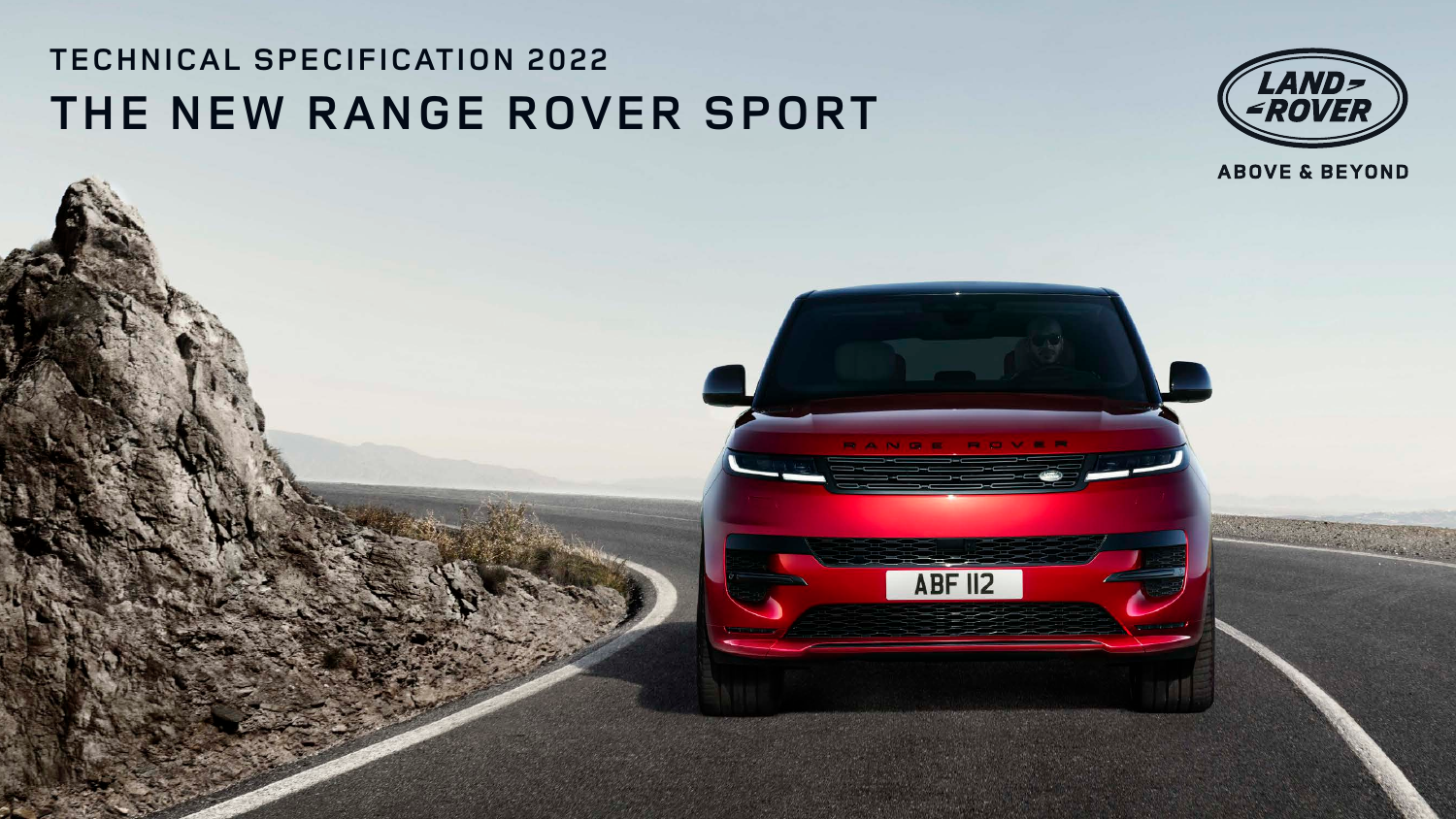# POWERTRAINS

**1 2** View the available powertrains, their fuel economy and specifications.



# DIMENSIONS AND CAPABILITIES

View the ride height, turning circle and other capability specifications.

# ENGINES AND TECHNICAL SPECIFICATION

Range Rover Sport features our most advanced powertrains yet, providing new levels of performance, efficiency and refinement. Choose from Electric Hybrid (PHEV), Mild Hybrid Electric Vehicle (MHEV), petrol or diesel.

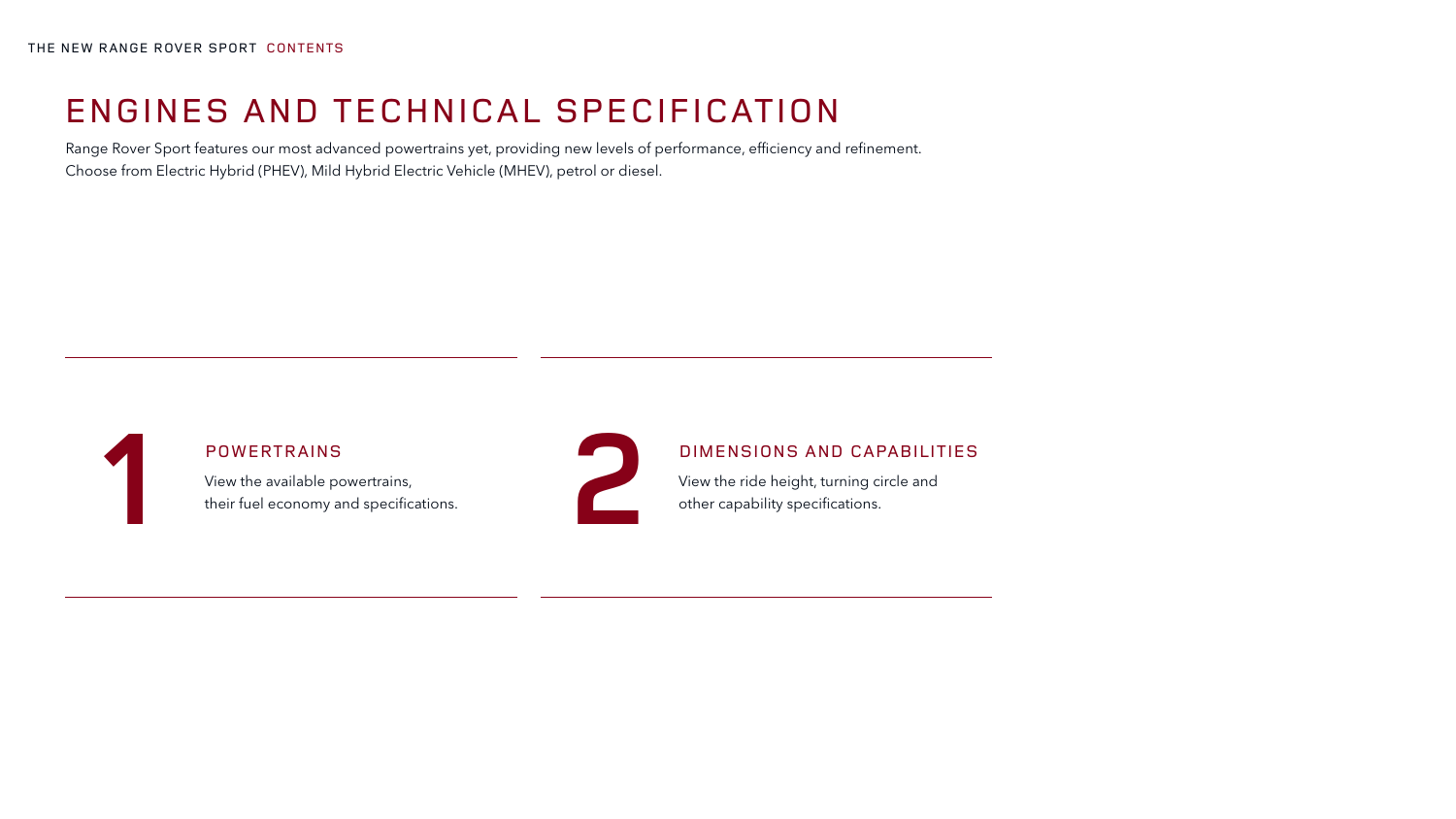|                                        |                                                                                 |         |                       | <b>DIESEL</b>               |                       |
|----------------------------------------|---------------------------------------------------------------------------------|---------|-----------------------|-----------------------------|-----------------------|
| <b>POWERTRAIN</b>                      |                                                                                 |         | D250                  | D300                        | D350                  |
| Transmission                           |                                                                                 |         | Automatic             | Automatic                   | Automatic             |
| Driveline                              |                                                                                 |         | All Wheel Drive (AWD) | All Wheel Drive (AWD)       | All Wheel Drive (AWD) |
| Maximum power (PS (kW) / rpm)          |                                                                                 |         | 249 (183) / 4.000     | 300 (221) / 4.000           | 350 (258) / 4.000     |
| Maximum torque (Nm / rpm)              |                                                                                 |         | 600 / 1.250-2.250     | 650 / 1.500-2.500           | 700 / 1.500-3.000     |
| Capacity (cc)                          |                                                                                 |         | 2.997                 | 2.997                       | 2.997                 |
| No. of cylinders / Valves per cylinder |                                                                                 |         | 6/4                   | $6/4$                       | 6/4                   |
| Cylinder layout                        |                                                                                 |         | In-line               | In-line                     | In-line               |
| Bore / stroke (mm)                     |                                                                                 |         | 83/92,31              | 83/92,31                    | 83/92,31              |
| Compression ratio (:1)                 |                                                                                 |         | 15,5                  | 15,5                        | 15,5                  |
| FUEL ECONOMY - NEDC*                   |                                                                                 |         |                       |                             |                       |
|                                        | Urban                                                                           | l/100km | From 9,8              | From 9,8                    | From 9,8              |
| <b>NEDC</b><br>Consumption             | Extra Urban                                                                     | l/100km | From 6,1              | From 6,1                    | From 6,1              |
|                                        | Combined                                                                        | l/100km | From 7,4              | From 7,4                    | From 7,4              |
|                                        | Urban                                                                           | g/km    | From 259              | From 259                    | From 259              |
| <b>NEDC</b><br>$CO2$ Emissions         | Extra Urban                                                                     | g/km    | From 160              | From 160                    | From 160              |
|                                        | Combined                                                                        | g/km    | From 196              | From 196                    | From 196              |
| Fuel tank capacity - useable litres    |                                                                                 |         | 80                    | 80                          | 80                    |
|                                        | Selective Catalytic Reduction Filter / Gasoline Particulate Filter (SCRF / GPF) |         |                       | $\mathcal{L}_{\mathcal{A}}$ |                       |

\*The figures provided are NEDC calculated from official manufacturer's tests. Figures may vary according to environment and driving style. For comparison purposes only. Real-world figures may differ.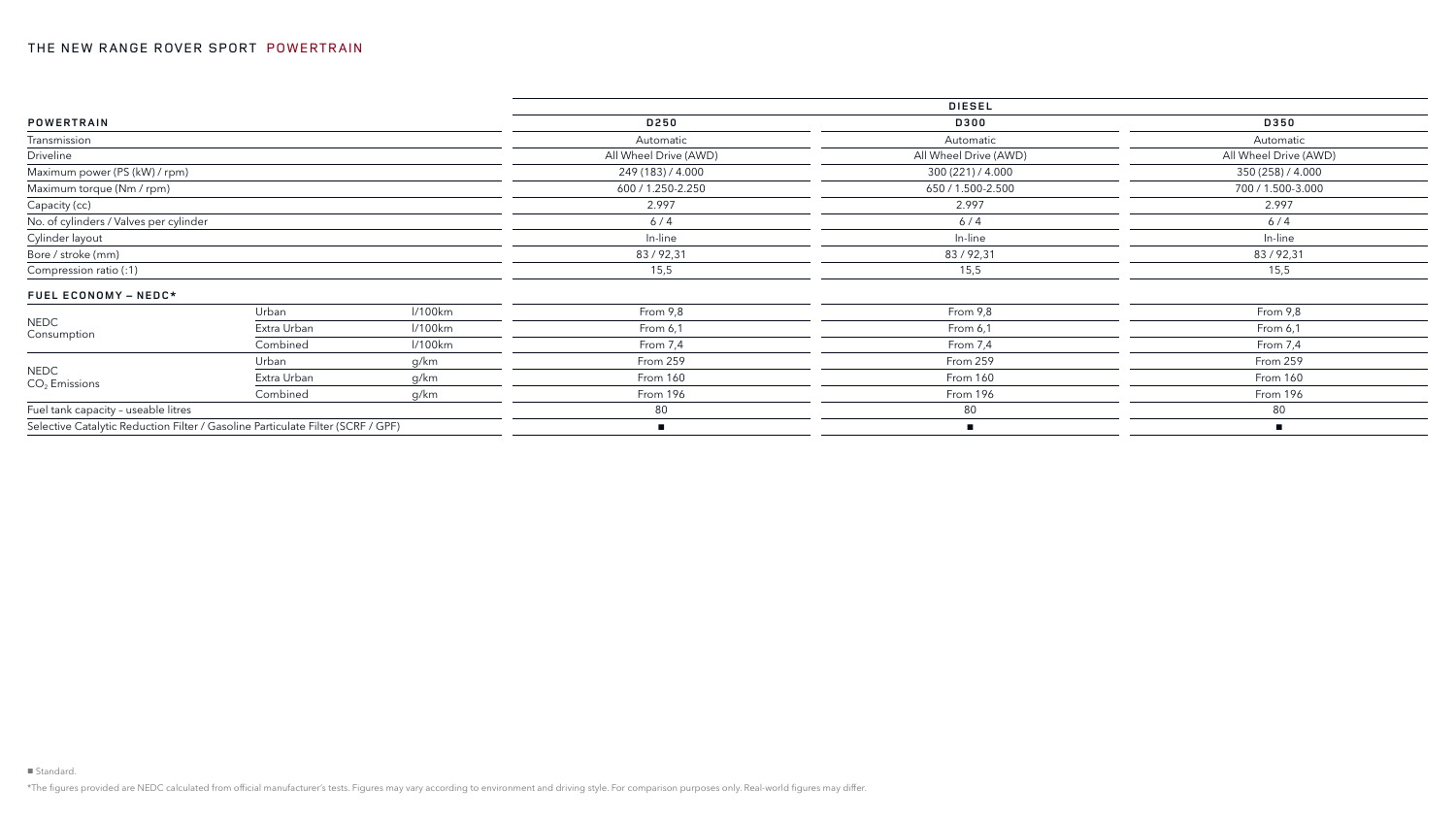|                                                               | <b>DIESEL</b>                                     |                                                   |                                                   |  |
|---------------------------------------------------------------|---------------------------------------------------|---------------------------------------------------|---------------------------------------------------|--|
| PERFORMANCE                                                   | D250                                              | D300                                              | D350                                              |  |
| Acceleration (secs) 0-100 km/h (0-60 mph) with Dynamic Launch | 8,0(7,5)                                          | 6,6(6,3)                                          | 5,9(5,6)                                          |  |
| Maximum speed km/h (mph)                                      | 206 (128)                                         | 218 (135)                                         | 234 (145)                                         |  |
| <b>BRAKES</b>                                                 |                                                   |                                                   |                                                   |  |
| Front type                                                    | Ventilated disc                                   | Ventilated disc                                   | Ventilated disc                                   |  |
| Front diameter (mm)                                           | 380                                               | 380                                               | 380                                               |  |
| Rear type                                                     | Ventilated disc                                   | Ventilated disc                                   | Ventilated disc                                   |  |
| Rear diameter (mm)                                            | 355                                               | 355                                               | 355                                               |  |
| Park Brake                                                    | Electric Park Brake (EPB) integrated into caliper | Electric Park Brake (EPB) integrated into caliper | Electric Park Brake (EPB) integrated into caliper |  |
| WEIGHTS (kg)*                                                 |                                                   |                                                   |                                                   |  |
| Unladen weight (EU)**                                         | 2.390                                             | 2.390                                             | 2.435                                             |  |
| Unladen weight (DIN) <sup>†</sup>                             | 2.315                                             | 2.315                                             | 2.360                                             |  |
| Gross Vehicle Weight (GVW)                                    | 3.220                                             | 3.220                                             | 3.220                                             |  |
| TOWING (kg)                                                   |                                                   |                                                   |                                                   |  |
| Unbraked trailer                                              | 750                                               | 750                                               | 750                                               |  |
| Maximum towing                                                | 3.500                                             | 3.500                                             | 3.500                                             |  |
| Maximum coupling point (nose weight)                          | 150                                               | 150                                               | 150                                               |  |
| Maximum vehicle and trailer combination                       | 6.720                                             | 6.720                                             | 6.720                                             |  |
| ROOF CARRYING (kg) <sup>++</sup>                              |                                                   |                                                   |                                                   |  |
| Maximum roof load (including cross bars)                      | 100                                               | 100                                               | 100                                               |  |
|                                                               |                                                   |                                                   |                                                   |  |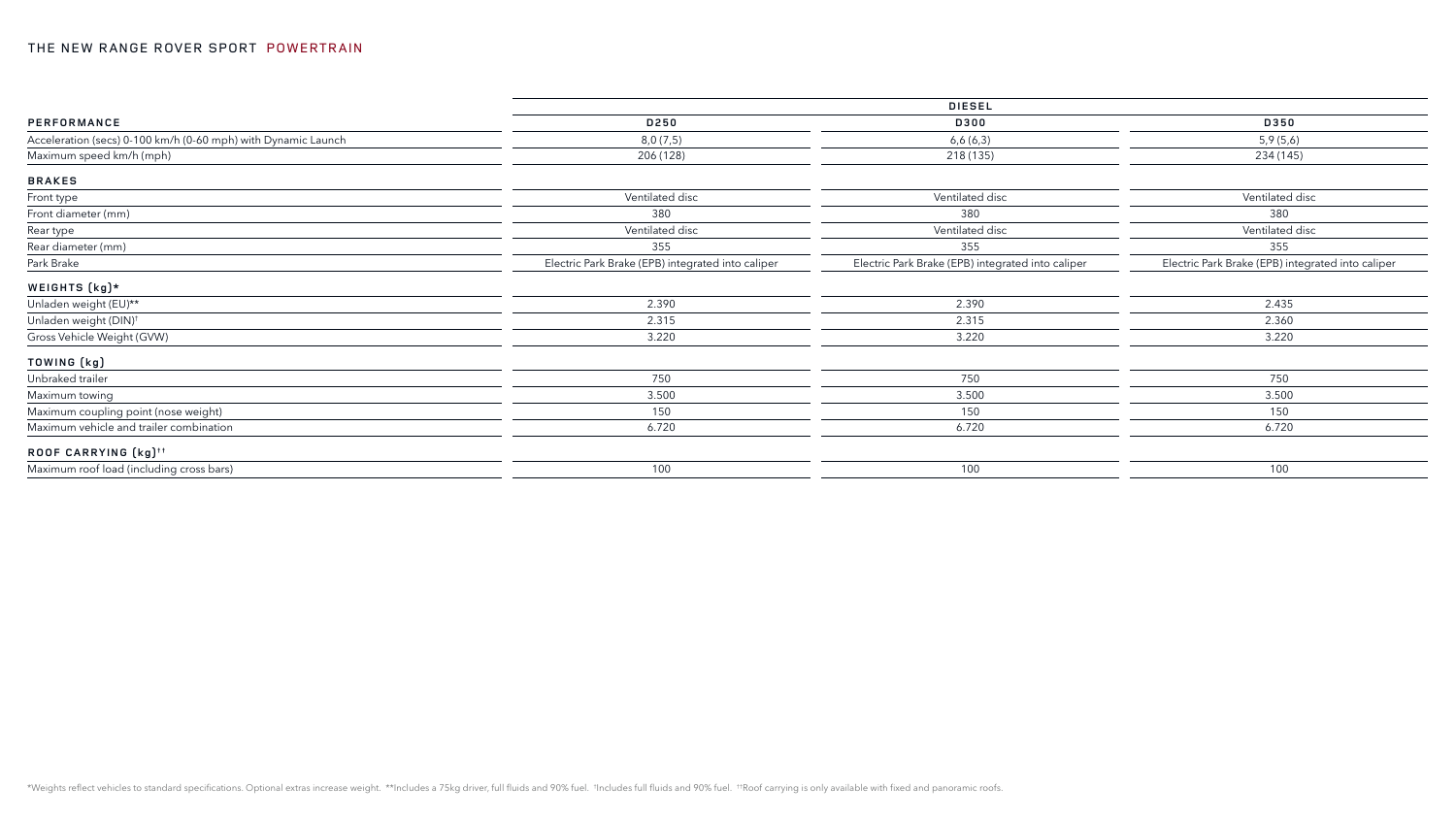|                                                                                 |            |               |                         | <b>DIESEL MHEV</b>      |                         |
|---------------------------------------------------------------------------------|------------|---------------|-------------------------|-------------------------|-------------------------|
| <b>POWERTRAIN</b>                                                               |            | D250          | <b>D300</b>             | D350                    |                         |
| Mild Hybrid Electric Vehicle (MHEV)                                             |            |               |                         | $\mathbf{r}$            |                         |
| Transmission                                                                    |            |               | Automatic               | Automatic               | Automatic               |
| Driveline                                                                       |            |               | All Wheel Drive (AWD)   | All Wheel Drive (AWD)   | All Wheel Drive (AWD)   |
| Maximum power (PS (kW) / rpm)                                                   |            |               | 249 (183) / 4.000       | 300 (221) / 4.000       | 350 (258) / 4.000       |
| Maximum torque (Nm / rpm)                                                       |            |               | 600 / 1.250-2.250       | 650 / 1.500-2.500       | 700 / 1.500-3.000       |
| Capacity (cc)                                                                   |            |               | 2.997                   | 2.997                   | 2.997                   |
| No. of cylinders / Valves per cylinder                                          |            |               | $6/4$                   | 6/4                     | $6/4$                   |
| Cylinder layout                                                                 |            |               | In-line                 | In-line                 | In-line                 |
| Bore / stroke (mm)                                                              |            |               | 83/92,31                | 83/92,31                | 83/92,31                |
| Compression ratio (:1)                                                          |            |               | 15,5                    | 15,5                    | 15,5                    |
| FUEL ECONOMY - WLTP*                                                            |            |               |                         |                         |                         |
|                                                                                 | Low        | l/100km (mpg) | 10,8-12,3 (26,2-23,0)   | 10,8-12,3 (26,2-23,0)   | 11,0-12,3 (25,7-23,0)   |
|                                                                                 | Medium     | l/100km (mpg) | 7, 7-8, 1 (36, 7-34, 9) | 7, 7-8, 1 (36, 7-34, 9) | 7,7-8,1 (36,7-34,9)     |
| <b>WLTP</b><br>Consumption                                                      | High       | l/100km (mpg) | 5, 9-6, 4 (47, 9-44, 1) | 5, 9-6, 4 (47, 9-44, 1) | 5, 9-6, 3 (47, 9-44, 8) |
|                                                                                 | Extra High | l/100km (mpg) | 7, 2-7, 9 (39, 2-35, 8) | 7, 2-7, 9 (39, 2-35, 8) | 7, 2-7, 9 (39, 2-35, 8) |
|                                                                                 | Combined   | l/100km (mpg) | 7,4-8,1 (38,2-34,9)     | 7,4-8,1 (38,2-34,9)     | 7,4-8,0 (38,2-35,3)     |
|                                                                                 | Low        | g/km          | 284-323                 | 284-323                 | 288-322                 |
|                                                                                 | Medium     | g/km          | 202-211                 | 202-211                 | 203-211                 |
| <b>WLTP</b><br>$CO2$ Emissions                                                  | High       | g/km          | 154-167                 | 154-167                 | 155-166                 |
|                                                                                 | Extra High | g/km          | 189-207                 | 189-207                 | 189-207                 |
|                                                                                 | Combined   | g/km          | 194-211                 | 194-211                 | 195-211                 |
| Fuel tank capacity - useable litres                                             |            |               | 80                      | 80                      | 80                      |
| Selective Catalytic Reduction Filter / Gasoline Particulate Filter (SCRF / GPF) |            |               |                         | п.                      |                         |
|                                                                                 |            |               |                         |                         |                         |

\*The figures provided are as a result of official manufacturer's tests in accordance with EU legislation. For comparison purposes only. Real-world figures may differ. CO<sub>2</sub> and fuel economy figures may vary according to fa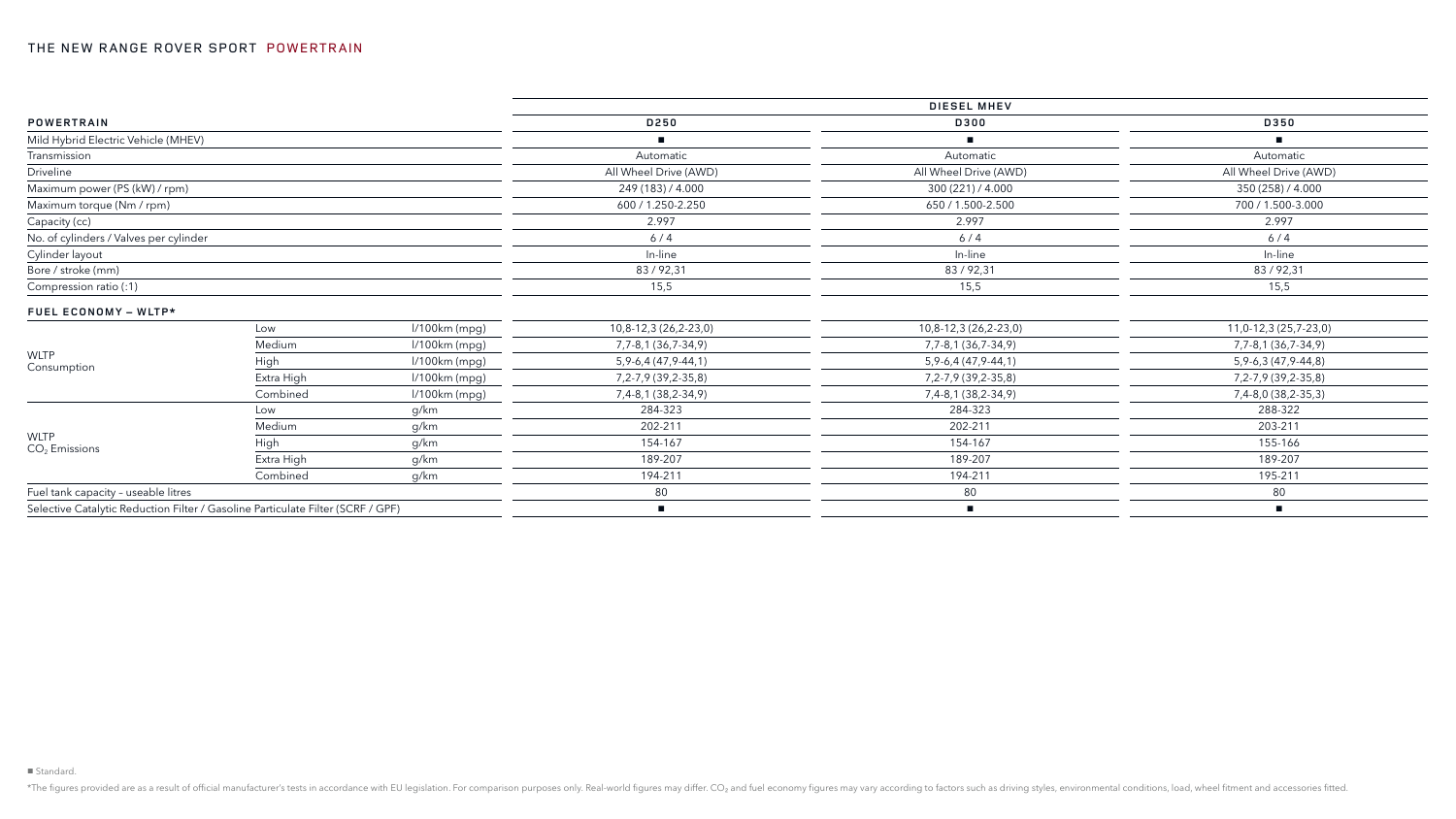|                                                               | <b>DIESEL MHEV</b>                                      |                                                         |                                                         |  |  |  |
|---------------------------------------------------------------|---------------------------------------------------------|---------------------------------------------------------|---------------------------------------------------------|--|--|--|
| PERFORMANCE                                                   | D250                                                    | D300                                                    | D350                                                    |  |  |  |
| Acceleration (secs) 0-100 km/h (0-60 mph) with Dynamic Launch | 8,0(7,5)                                                | 6,6(6,3)                                                | 5,9(5,6)                                                |  |  |  |
| Maximum speed km/h (mph)                                      | 206 (128)                                               | 218 (135)                                               | 234 (145)                                               |  |  |  |
| <b>BRAKES</b>                                                 |                                                         |                                                         |                                                         |  |  |  |
| Front type                                                    | Ventilated disc                                         | Ventilated disc                                         | Ventilated disc                                         |  |  |  |
| Front diameter (mm)                                           | 380                                                     | 380                                                     | 380                                                     |  |  |  |
| Rear type                                                     | Ventilated disc                                         | Ventilated disc                                         | Ventilated disc                                         |  |  |  |
| Rear diameter (mm)                                            | 355                                                     | 355                                                     | 355                                                     |  |  |  |
| Park Brake                                                    | Electric Park Brake (EPB) integrated into brake caliper | Electric Park Brake (EPB) integrated into brake caliper | Electric Park Brake (EPB) integrated into brake caliper |  |  |  |
| WEIGHTS $(kg)*$                                               |                                                         |                                                         |                                                         |  |  |  |
| Unladen weight (EU)**                                         | 2.390                                                   | 2.390                                                   | 2.435                                                   |  |  |  |
| Unladen weight (DIN) <sup>†</sup>                             | 2.315                                                   | 2.315                                                   | 2.360                                                   |  |  |  |
| Gross Vehicle Weight (GVW)                                    | 3.220                                                   | 3.220                                                   | 3.220                                                   |  |  |  |
| TOWING (kg)                                                   |                                                         |                                                         |                                                         |  |  |  |
| Unbraked trailer                                              | 750                                                     | 750                                                     | 750                                                     |  |  |  |
| Maximum towing                                                | 3.500                                                   | 3.500                                                   | 3.500                                                   |  |  |  |
| Maximum coupling point (nose weight)                          | 350                                                     | 350                                                     | 350                                                     |  |  |  |
| Maximum vehicle and trailer combination                       | 6.720                                                   | 6.720                                                   | 6.720                                                   |  |  |  |
| ROOF CARRYING (kg) <sup>++</sup>                              |                                                         |                                                         |                                                         |  |  |  |
| Maximum roof load (including cross bars)                      | 100                                                     | 100                                                     | 100                                                     |  |  |  |
|                                                               |                                                         |                                                         |                                                         |  |  |  |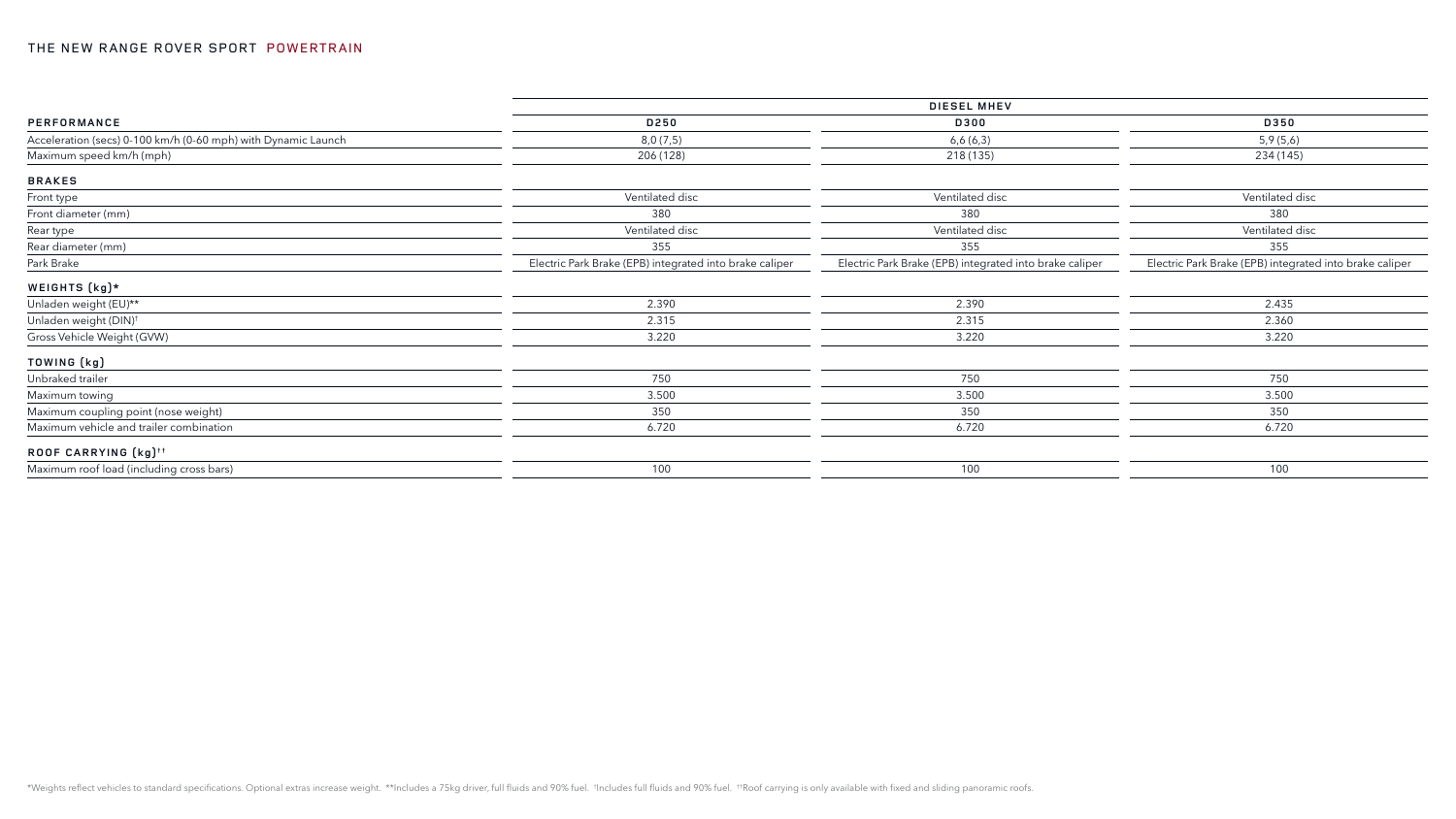|                                        |                                                                                 |               | PETROL MHEV              |                           |  |
|----------------------------------------|---------------------------------------------------------------------------------|---------------|--------------------------|---------------------------|--|
| <b>POWERTRAIN</b>                      |                                                                                 |               | P360                     | P400                      |  |
| Mild Hybrid Electric Vehicle (MHEV)    |                                                                                 |               |                          |                           |  |
| Transmission                           |                                                                                 |               | Automatic                | Automatic                 |  |
| Driveline                              |                                                                                 |               | All Wheel Drive (AWD)    | All Wheel Drive (AWD)     |  |
| Maximum power (PS (kW) / rpm)          |                                                                                 |               | 360 (265) / 5.500-6.500  | 400 (294) / 5.500-6.500   |  |
| Maximum torque (Nm / rpm)              |                                                                                 |               | 500 / 1.750-5.000        | 550 / 2.000-5.000         |  |
| Capacity (cc)                          |                                                                                 |               | 2.996                    | 2.996                     |  |
| No. of cylinders / Valves per cylinder |                                                                                 |               | $6/4$                    | 6/4                       |  |
| Cylinder layout                        |                                                                                 |               | In-line                  | In-line                   |  |
| Bore / stroke (mm)                     |                                                                                 |               | 83/92,29                 | 83/92,29                  |  |
| Compression ratio (:1)                 |                                                                                 |               | 10,5                     | 10,5                      |  |
| FUEL ECONOMY - NEDC*                   |                                                                                 |               |                          |                           |  |
|                                        | Urban                                                                           | l/100km       | From 12,2                | From 12,2                 |  |
| <b>NEDC</b><br>Consumption             | Extra Urban                                                                     | l/100km       | From 7,8                 | From 7,8                  |  |
|                                        | Combined                                                                        | l/100km       | From 9,4                 | From 9,4                  |  |
|                                        | Urban                                                                           | g/km          | From 283                 | From 283                  |  |
| $\sf{NEDC}$<br>$CO2$ Emissions         | Extra Urban                                                                     | g/km          | From 182                 | From 182                  |  |
|                                        | Combined                                                                        | g/km          | From 219                 | From 219                  |  |
| FUEL ECONOMY - WLTP**                  |                                                                                 |               |                          |                           |  |
|                                        | Low                                                                             | l/100km (mpg) | 14,0-14,5 (20,2-19,5)    | 14, 1-14, 5 (20, 0-19, 5) |  |
|                                        | Medium                                                                          | l/100km (mpg) | 9,4-9,9 (30,1-28,5)      | 9,4-9,9 (30,1-28,5)       |  |
| <b>WLTP</b><br>Consumption             | High                                                                            | l/100km (mpg) | 7,8-8,3 (36,2-34,0)      | 7,8-8,3 (36,2-34,0)       |  |
|                                        | Extra High                                                                      | l/100km (mpg) | 9,0-9,8 (31,4-28,8)      | 9,0-9,8 (31,4-28,8)       |  |
|                                        | Combined                                                                        | l/100km (mpg) | 9, 3-10, 0 (30, 4-28, 2) | 9,4-10,0 (30,1-28,2)      |  |
|                                        | Low                                                                             | g/km          | 318-328                  | 319-328                   |  |
|                                        | Medium                                                                          | g/km          | 212-224                  | 213-224                   |  |
| <b>WLTP</b><br>$CO2$ Emissions         | High                                                                            | g/km          | 176-188                  | 177-188                   |  |
|                                        | Extra High                                                                      | g/km          | 204-222                  | 204-222                   |  |
|                                        | Combined                                                                        | g/km          | 212-226                  | 213-226                   |  |
| Fuel tank capacity - useable litres    |                                                                                 |               | 90                       | 90                        |  |
|                                        | Selective Catalytic Reduction Filter / Gasoline Particulate Filter (SCRF / GPF) |               | $\mathbf{r}$             | $\blacksquare$            |  |

#### ■ Standard.

\*The figures provided are NEDC calculated from official manufacturer's tests. Figures may vary according to environment and driving style. For comparison purposes only. Real-world figures may differ. \*\*The figures provided tests in accordance with EU legislation. For comparison purposes only. Real-world figures may differ. CO<sub>2</sub> and fuel economy figures may vary according to factors such as driving styles, environmental conditions, load, wh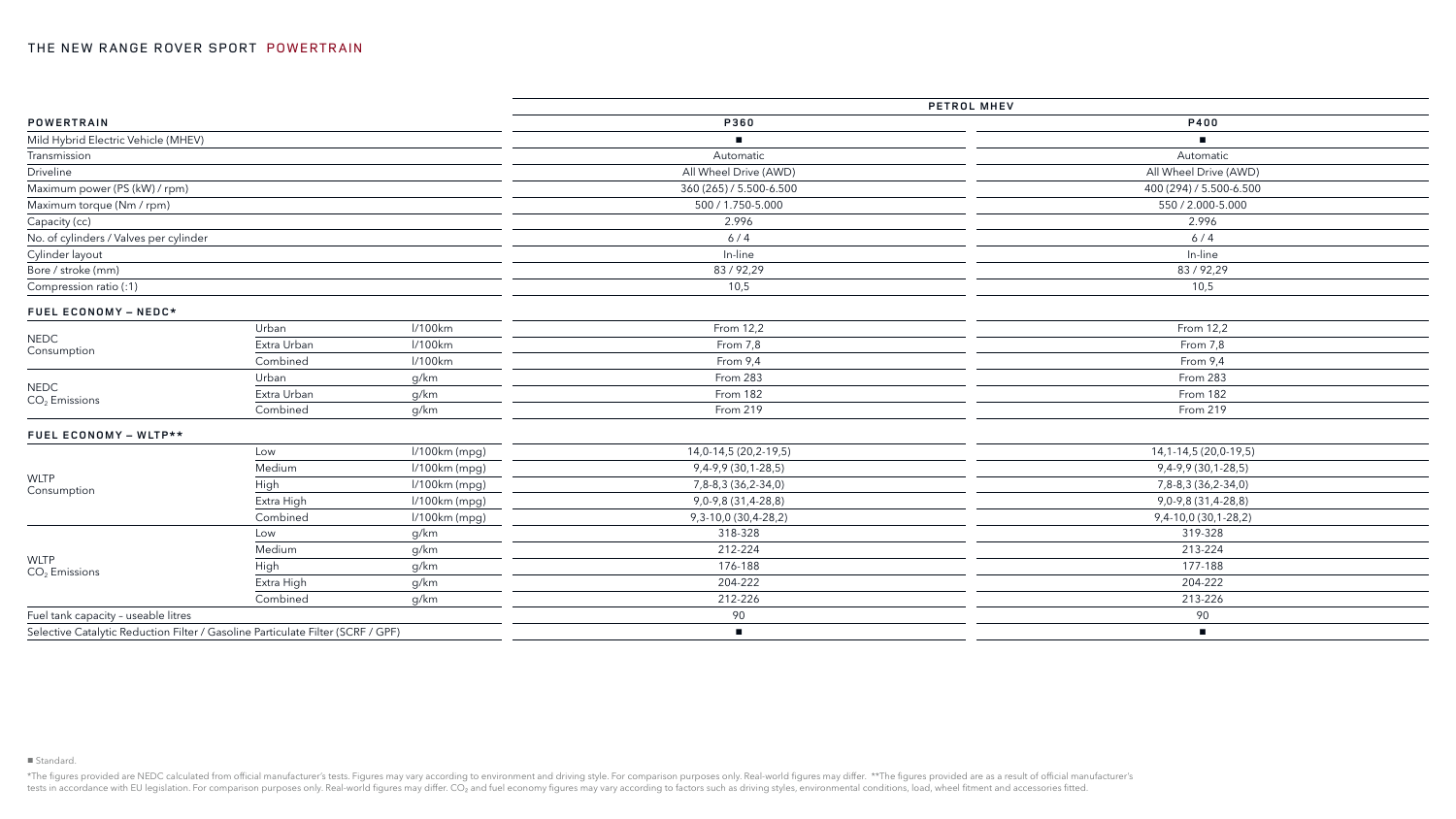|                                                               | PETROL MHEV                                             |                 |  |  |
|---------------------------------------------------------------|---------------------------------------------------------|-----------------|--|--|
| PERFORMANCE                                                   | P360                                                    | P400            |  |  |
| Acceleration (secs) 0-100 km/h (0-60 mph) with Dynamic Launch | 6,0(5,7)                                                | 5,7(5,4)        |  |  |
| Maximum speed km/h (mph)                                      | 225 (140)                                               | 242 (150)       |  |  |
| <b>BRAKES</b>                                                 |                                                         |                 |  |  |
| Front type                                                    | Ventilated disc                                         | Ventilated disc |  |  |
| Front diameter (mm)                                           | 380                                                     | 380             |  |  |
| Rear type                                                     | Ventilated disc                                         | Ventilated disc |  |  |
| Rear diameter (mm)                                            | 355                                                     | 355             |  |  |
| Park Brake                                                    | Electric Park Brake (EPB) integrated into brake caliper |                 |  |  |
| WEIGHTS (kg)*                                                 |                                                         |                 |  |  |
| Unladen weight (EU)**                                         | 2.340                                                   | 2.385           |  |  |
| Unladen weight (DIN) <sup>†</sup>                             | 2.265                                                   | 2.310           |  |  |
| Gross Vehicle Weight (GVW)                                    | 3.220                                                   | 3.220           |  |  |
| TOWING (kg)                                                   |                                                         |                 |  |  |
| Unbraked trailer                                              | 750                                                     | 750             |  |  |
| Maximum towing                                                | 3.500                                                   | 3.500           |  |  |
| Maximum coupling point (nose weight)                          | 350                                                     | 350             |  |  |
| Maximum vehicle and trailer combination                       | 6.720                                                   | 6.720           |  |  |
| ROOF CARRYING (kg) <sup>++</sup>                              |                                                         |                 |  |  |
| Maximum roof load (including cross bars)                      | 100                                                     | 100             |  |  |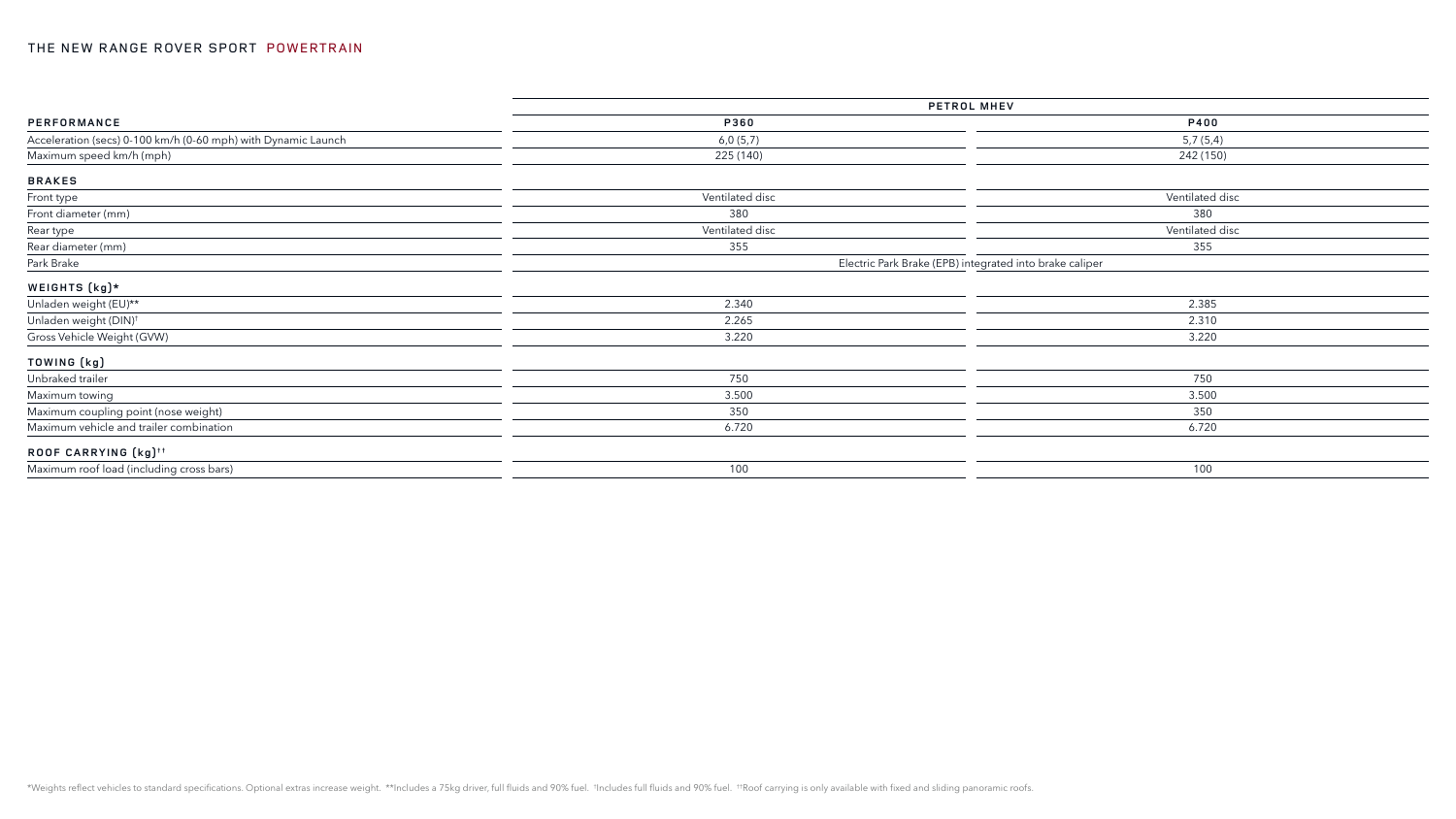\*The figures provided are NEDC calculated from official manufacturer's tests. Figures may vary according to environment and driving style. For comparison purposes only. Real-world figures may differ. \*\*The figures provided of official manufacturer's tests in accordance with EU legislation with a fully charged battery. For comparison purposes only. Real-world figures may differ. CO<sub>2</sub>, fuel economy, energy consumption and range figures may va factors such as driving styles, environmental conditions, load, wheel fitment, accessories fitted, actual route and battery condition. Range figures are based upon production vehicle over a standardised route.

|                                        |                                                                                 |               | PETROL PHEV              |                          |  |
|----------------------------------------|---------------------------------------------------------------------------------|---------------|--------------------------|--------------------------|--|
| <b>POWERTRAIN</b>                      |                                                                                 |               | P440e                    | P510e                    |  |
| Plug-in Hybrid Electric Vehicle (PHEV) |                                                                                 |               |                          |                          |  |
| Transmission                           |                                                                                 |               | Automatic                | Automatic                |  |
| Driveline                              |                                                                                 |               | All Wheel Drive (AWD)    | All Wheel Drive (AWD)    |  |
| Maximum power (PS (kW) / rpm)          |                                                                                 |               | 440 (324) / 5.500-6.500  | 510 (375) / 5.500-6.500  |  |
| Maximum torque (Nm / rpm)              |                                                                                 |               | 620 / 1.500-5.000        | 700 / 1.500-5.000        |  |
| Capacity (cc)                          |                                                                                 |               | 2.996                    | 2.996                    |  |
| No. of cylinders / Valves per cylinder |                                                                                 |               | 6/4                      | 6/4                      |  |
| Cylinder layout                        |                                                                                 |               | In-line                  | In-line                  |  |
| Bore / stroke (mm)                     |                                                                                 |               | 83/92,29                 | 83/92,29                 |  |
| Compression ratio (:1)                 |                                                                                 |               | 10,5                     | 10,5                     |  |
| FUEL ECONOMY - NEDC*                   |                                                                                 |               |                          |                          |  |
|                                        | Urban                                                                           | l/100km       | $\overline{\phantom{a}}$ | $\overline{\phantom{a}}$ |  |
| $\sf{NEDC}$<br>Consumption             | Extra Urban                                                                     | l/100km       | $\overline{\phantom{0}}$ | $\overline{\phantom{a}}$ |  |
|                                        | Combined                                                                        | l/100km       | From 1,6                 | From 1,6                 |  |
|                                        | Urban                                                                           | g/km          | $\overline{\phantom{a}}$ | $\overline{\phantom{a}}$ |  |
| NEDC<br>$CO2$ Emissions                | Extra Urban                                                                     | g/km          |                          | $\overline{\phantom{a}}$ |  |
|                                        | Combined                                                                        | g/km          | From 37                  | From 37                  |  |
| FUEL ECONOMY - WLTP**                  |                                                                                 |               |                          |                          |  |
|                                        | Low                                                                             | l/100km (mpg) | $-$                      | $\overline{\phantom{a}}$ |  |
|                                        | Medium                                                                          | l/100km (mpg) | $\qquad \qquad -$        | $-$                      |  |
| <b>WLTP</b><br>Consumption             | High                                                                            | l/100km (mpg) | $\overline{\phantom{m}}$ | $\overline{\phantom{m}}$ |  |
|                                        | Extra High                                                                      | l/100km (mpg) | $-$                      | $\overline{\phantom{a}}$ |  |
|                                        | Combined                                                                        | l/100km (mpg) | 0,8-0,9 (353,1-313,9)    | 0,8-0,9 (353,1-313,9)    |  |
|                                        | Low                                                                             | g/km          | $\qquad \qquad -$        | $\overline{\phantom{a}}$ |  |
|                                        | Medium                                                                          | g/km          | $\overline{\phantom{a}}$ | $\overline{\phantom{a}}$ |  |
| <b>WLTP</b><br>$CO2$ Emissions         | High                                                                            | g/km          | $-$                      | $\overline{\phantom{a}}$ |  |
|                                        | Extra High                                                                      | g/km          | $-$                      | $\overline{\phantom{a}}$ |  |
|                                        | Combined                                                                        | g/km          | 18-20                    | 18-20                    |  |
| Fuel tank capacity - useable litres    |                                                                                 |               | 71,5                     | 71,5                     |  |
|                                        | Selective Catalytic Reduction Filter / Gasoline Particulate Filter (SCRF / GPF) |               | $\blacksquare$           | $\blacksquare$           |  |
|                                        |                                                                                 |               |                          |                          |  |

#### ■ Standard - Not Available.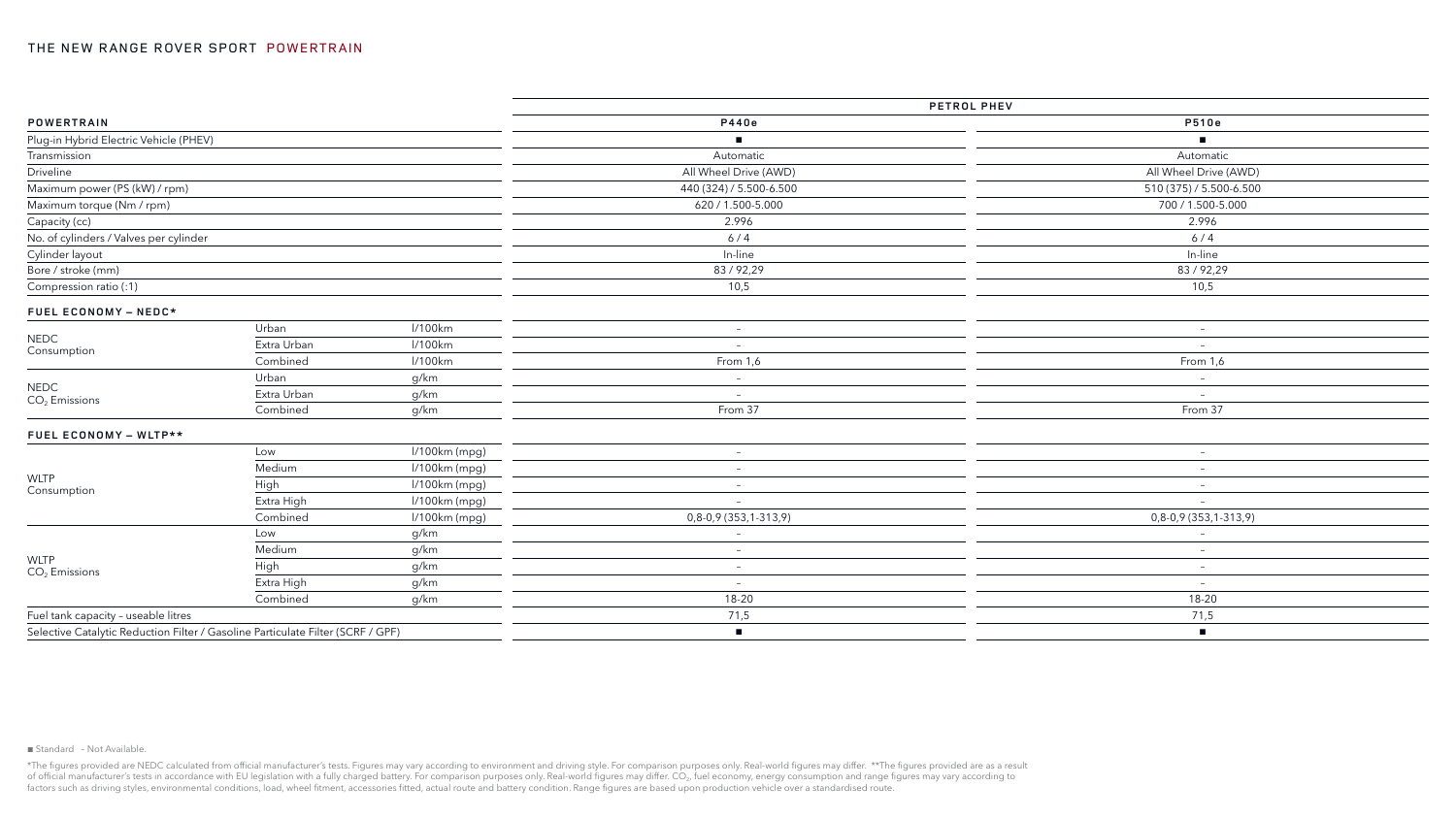|                                               | PETROL PHEV     |                                                         |  |
|-----------------------------------------------|-----------------|---------------------------------------------------------|--|
| <b>BATTERY AND CHARGING TIMES</b>             | P440e           | P510e                                                   |  |
| Home Charger / Wall box 7kW                   | 5h 00m to 100%  | 5h 00m to 100%                                          |  |
| Rapid DC Charger 50kW                         | 40 mins to 80%  | 40 mins to 80%                                          |  |
| Domestic Plug 2,3kW                           | 15h 00m to 100% | 15h 00m to 100%                                         |  |
| Battery capacity Total (Usable) kWh           | 38,2 (31,8)     | 38,2 (31,8)                                             |  |
| Charging cable length (m)                     | 5               | 5                                                       |  |
| PERFORMANCE                                   |                 |                                                         |  |
| Acceleration (secs) 0-100 km/h (0-60 mph)     | 5,8(5,5)        | 5,4(5,2)                                                |  |
| Maximum speed km/h (mph)                      | 225 (140)       | 242 (150)                                               |  |
| ELECTRIC MOTOR DATA                           |                 |                                                         |  |
| Maximum speed km/h (mph)                      | 140 (87)        | 140 (87)                                                |  |
| EV Range Class A Combined (NEDC2*) km (miles) | 125 (78)        | 125 (78)                                                |  |
| EV Range Combined (WLTP**) km (miles          | 114(71)         | 113 (70)                                                |  |
| <b>BRAKES</b>                                 |                 |                                                         |  |
| Front type                                    | Ventilated disc | Ventilated disc                                         |  |
| Front diameter (mm)                           | 400             | 400                                                     |  |
| Rear type                                     | Ventilated disc | Ventilated disc                                         |  |
| Rear diameter (mm)                            | 370             | 370                                                     |  |
| Park Brake                                    |                 | Electric Park Brake (EPB) integrated into brake caliper |  |
| WEIGHTS (kg) <sup>+</sup>                     |                 |                                                         |  |
| Unladen weight (EU) <sup>tt</sup>             | 2.735           | 2.810                                                   |  |
| Unladen weight (DIN) <sup>#</sup>             | 2.660           | 2.735                                                   |  |
| Gross Vehicle Weight (GVW)                    | 3.450           | 3.450                                                   |  |
| TOWING (kg)                                   |                 |                                                         |  |
| Unbraked trailer                              | 750             | 750                                                     |  |
| Maximum towing                                | 3.000           | 3.000                                                   |  |
| Maximum coupling point (nose weight)          | 300             | 300                                                     |  |
| Maximum vehicle and trailer combination       | 6.450           | 6.450                                                   |  |
| ROOF CARRYING (kg) <sup>++</sup>              |                 |                                                         |  |
| Maximum roof load (including cross bars)      | 100             | 100                                                     |  |

\*The figures provided are NEDC2 calculated from official manufacturer's WLTP tests in accordance with EU legislation with a fully charged battery. For comparison purposes only. Real-world figures may differ. CO<sub>2</sub>, fuel ec may vary according to factors such as driving styles, environmental conditions, load, wheel fitment and accessories fitted. NEDC2 are figures calculated using a Government formula from WLTP figures equivalent to what they The correct tax treatment can then. \*\*The figures provided are as a result of official manufacturer's tests in accordance with EU legislation with a fully charged battery. For comparison purposes only. Real-world figures and range figures may vary according to factors such as driving styles, environmental conditions, load, wheel fitment, accessories fitted, actual route and battery condition. Range figures are based upon production vehicle vehicles to standard specifications. Optional extras increase weight. ††Includes a 75kg driver, full fluids and 90% fuel. ‡Includes full fluids and 90% fuel. #Roof carrying is only available with fixed and sliding panorami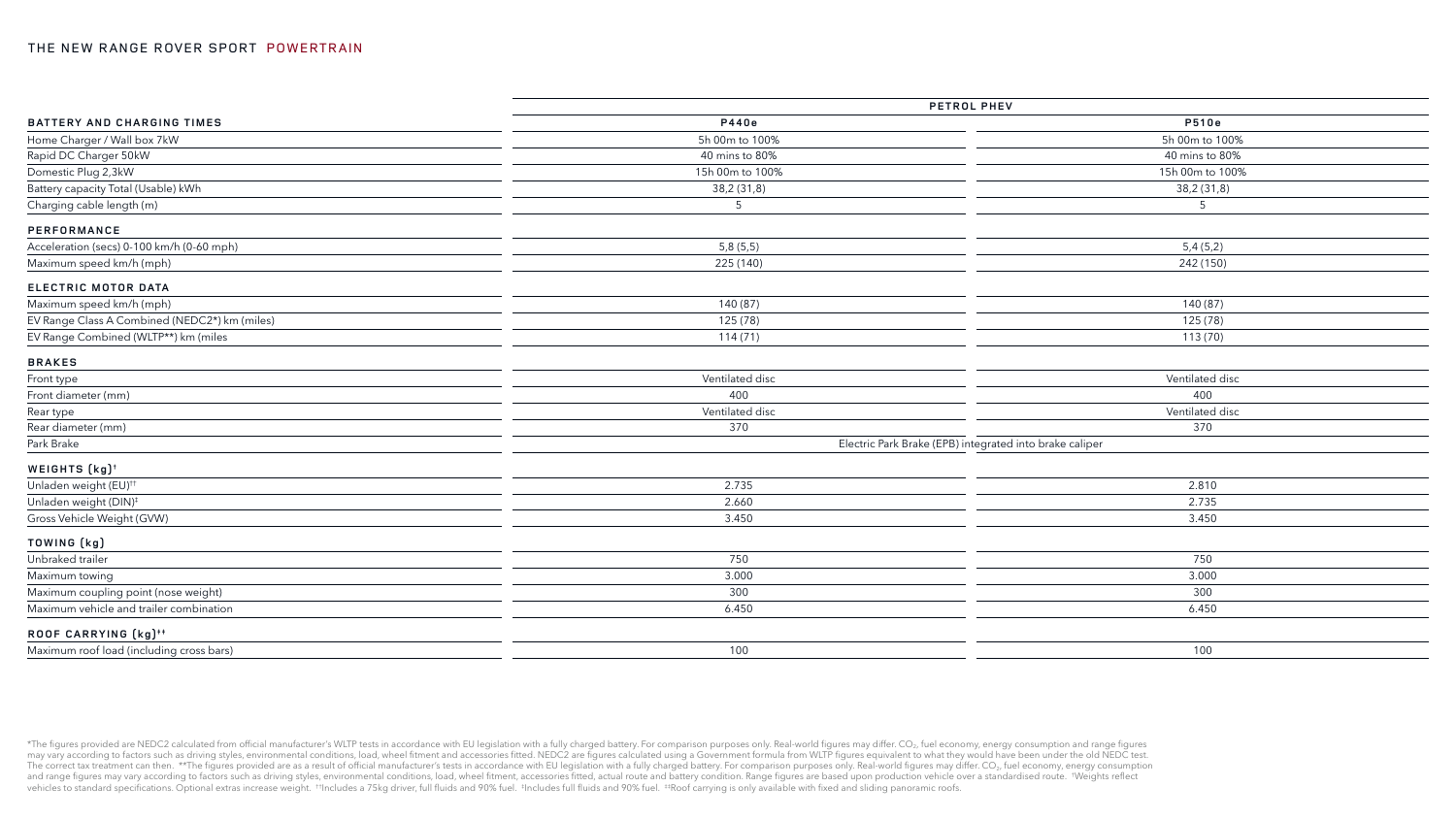|                                                         |             |               | PETROL V8               |
|---------------------------------------------------------|-------------|---------------|-------------------------|
| <b>POWERTRAIN</b>                                       |             |               | P530                    |
| Transmission                                            |             |               | Automatic               |
| Driveline                                               |             |               | All Wheel Drive (AWD)   |
| Maximum power (PS (kW) / rpm)                           |             |               | 530 (390) / 5.500-6.000 |
| Maximum torque (Nm / rpm)                               |             |               | 750 / 1.800-4.600       |
| Capacity (cc)                                           |             |               | 4.395                   |
| No. of cylinders / Valves per cylinder                  |             |               | 8/4                     |
| Cylinder layout                                         |             |               | Longitudinal V          |
| Bore / stroke (mm)                                      |             |               | 89/88,3                 |
| Compression ratio (:1)                                  |             |               | 10,5                    |
| FUEL ECONOMY - NEDC*                                    |             |               |                         |
|                                                         | Urban       | l/100km       | From 16,2               |
| <b>NEDC</b>                                             | Extra Urban | l/100km       | From 9,2                |
| Consumption                                             | Combined    | l/100km       | From 11,8               |
|                                                         | Urban       | g/km          | From 380                |
| <b>NEDC</b><br>$CO2$ Emissions                          | Extra Urban | g/km          | From 214                |
|                                                         | Combined    | g/km          | From 275                |
| FUEL ECONOMY - WLTP**                                   |             |               |                         |
|                                                         | Low         | l/100km (mpg) | 19,0-19,4 (14,9-14,6)   |
|                                                         | Medium      | l/100km (mpg) | 10,9-11.5 (25,9-24,6)   |
| <b>WLTP</b><br>Consumption                              | High        | l/100km (mpg) | 9, 1-9, 5 (31, 0-29, 7) |
|                                                         | Extra High  | l/100km (mpg) | 10,3-10,8 (27,4-26,2)   |
|                                                         | Combined    | l/100km (mpg) | 11,2-11,7 (25,2-24,1)   |
|                                                         | Low         | g/km          | 431-442                 |
|                                                         | Medium      | g/km          | 247-261                 |
| <b>WLTP</b><br>$CO2$ Emissions                          | High        | g/km          | 206-217                 |
|                                                         | Extra High  | g/km          | 234-244                 |
|                                                         | Combined    | g/km          | 254-266                 |
| Fuel tank capacity - useable litres                     |             |               | 90                      |
| $\sim$ $\sim$ $\sim$ $\sim$ $\sim$ $\sim$ $\sim$ $\sim$ |             |               |                         |

Selective Catalytic Reduction Filter / Gasoline Particulate Filter (SCRF / GPF) ■

#### ■ Standard.

\*The figures provided are NEDC calculated from official manufacturer's tests. Figures may vary according to environment and driving style. For comparison purposes only. Real-world figures may differ. \*\*The figures provided tests in accordance with EU legislation. For comparison purposes only. Real-world figures may differ. CO<sub>2</sub> and fuel economy figures may vary according to factors such as driving styles, environmental conditions, load, wh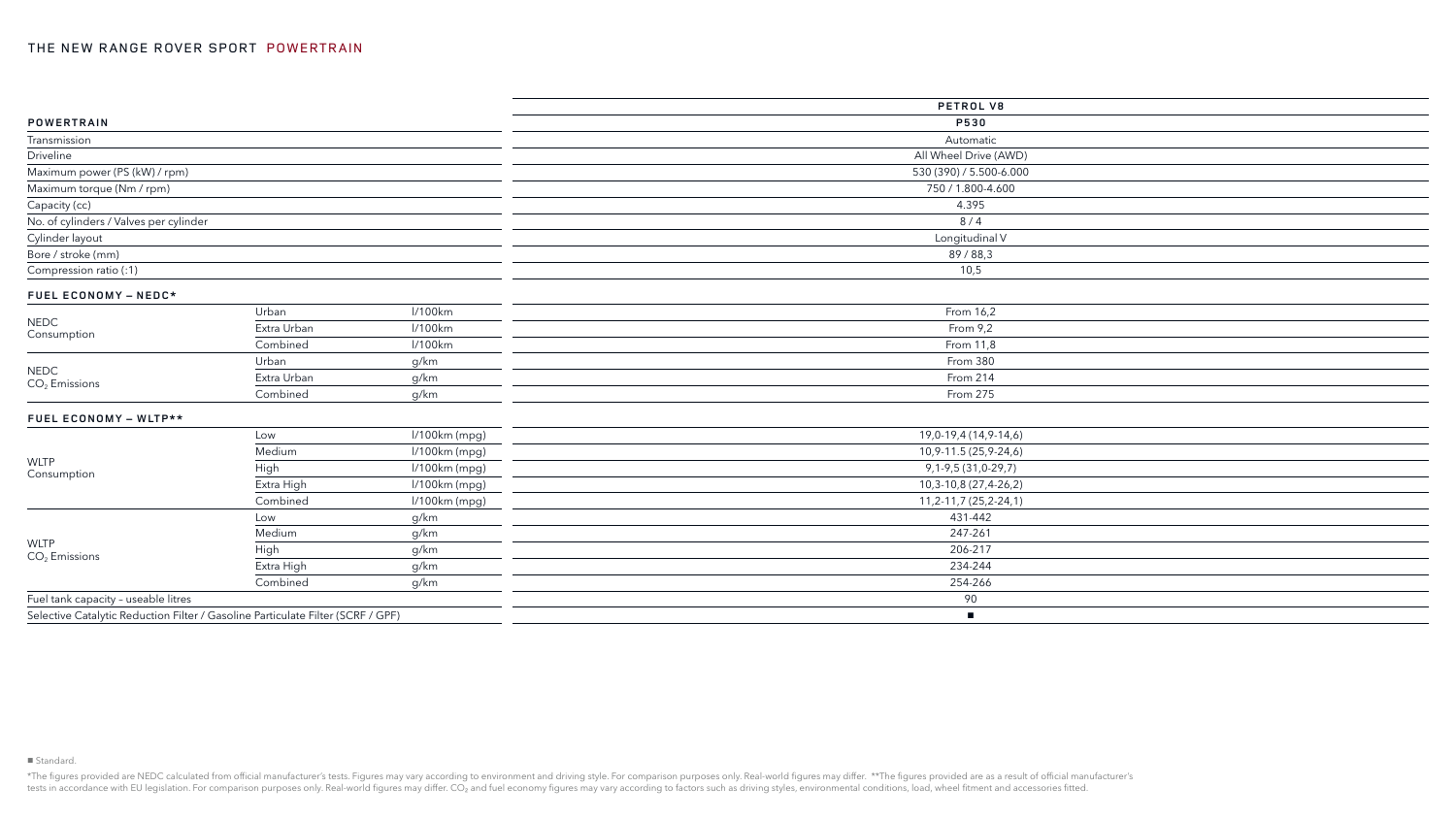|                                                               | PETROL V8                                               |  |
|---------------------------------------------------------------|---------------------------------------------------------|--|
| PERFORMANCE                                                   | <b>P530</b>                                             |  |
| Acceleration (secs) 0-100 km/h (0-60 mph) with Dynamic Launch | 4,5(4,3)                                                |  |
| Maximum speed km/h (mph)                                      | 250 (155)                                               |  |
| <b>BRAKES</b>                                                 |                                                         |  |
| Front type                                                    | Ventilated disc                                         |  |
| Front diameter (mm)                                           | 400                                                     |  |
| Rear type                                                     | Ventilated disc                                         |  |
| Rear diameter (mm)                                            | 370                                                     |  |
| Park Brake                                                    | Electric Park Brake (EPB) integrated into brake caliper |  |
| WEIGHTS (kg)*                                                 |                                                         |  |
| Unladen weight (EU)**                                         | 2.505                                                   |  |
| Unladen weight (DIN) <sup>†</sup>                             | 2.430                                                   |  |
| Gross Vehicle Weight (GVW)                                    | 3.220                                                   |  |
| TOWING (kg)                                                   |                                                         |  |
| Unbraked trailer                                              | 750                                                     |  |
| Maximum towing                                                | 3.500                                                   |  |
| Maximum coupling point (nose weight)                          | 350                                                     |  |
| Maximum vehicle and trailer combination                       | 6.720                                                   |  |
| ROOF CARRYING (kg) <sup>++</sup>                              |                                                         |  |
| Maximum roof load (including cross bars)                      | 100                                                     |  |